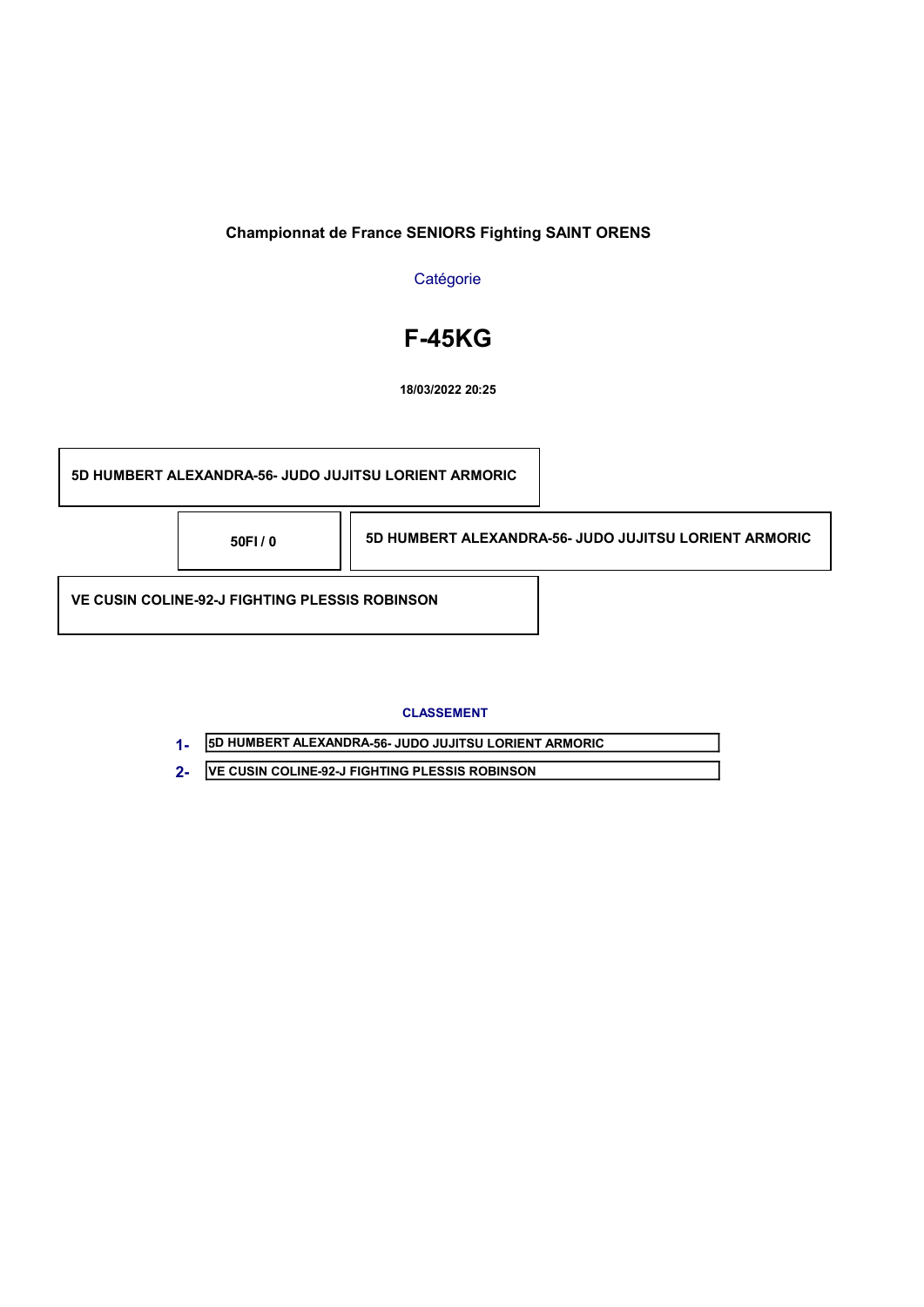**Catégorie** 

# F-48KG

18/03/2022 20:25

|                | Nom - zone - club                                                   | $\overline{2}$    | 7<br>Pause | 3      | 2<br>4        | 4<br>Pause | $\overline{2}$<br>3 | nb Vict<br><b>Points</b> | <b>CLASS.</b> |
|----------------|---------------------------------------------------------------------|-------------------|------------|--------|---------------|------------|---------------------|--------------------------|---------------|
| 1              | <b>1D DUCHAUSSOY LILOU-92-J</b><br><b>FIGHTING PLESSIS ROBINSON</b> | 50                |            | 0<br>6 |               | 50         |                     | $\mathbf{2}$<br>106      | 2             |
| $\overline{2}$ | <b>1D PANAZIO</b><br>OPHELIE-76-AMIC.LAIQUE                         | 0<br>$\mathbf{0}$ |            |        | $\bf{0}$<br>6 |            | 0<br>0              | $\bf{0}$<br>6            | 4             |
| 3              | <b>2D BADIE SANDRA-64-JC</b><br>SOUMOULOU VALLEE D OUSSE            |                   | 50         | 11     |               |            | 50                  | 3<br>111                 |               |
| 4              | <b>BE SARDON CAROLINE-45-AS GIEN</b><br><b>JUDO</b>                 |                   | 0<br>0     |        | 12            | 0<br>0     |                     | 12                       | 3             |

CLASSEMENT

- 1- 2D BADIE SANDRA-64-JC SOUMOULOU VALLEE D OUSSE
- 2- <mark>1D DUCHAUSSOY LILOU-92-J FIGHTING PLESSIS ROBINSON</mark>
- BE SARDON CAROLINE-45-AS GIEN JUDO 3-
- <u>4- HD PANAZIO OPHELIE-76-AMIC.LAIQUE MAROMME JUDO</u>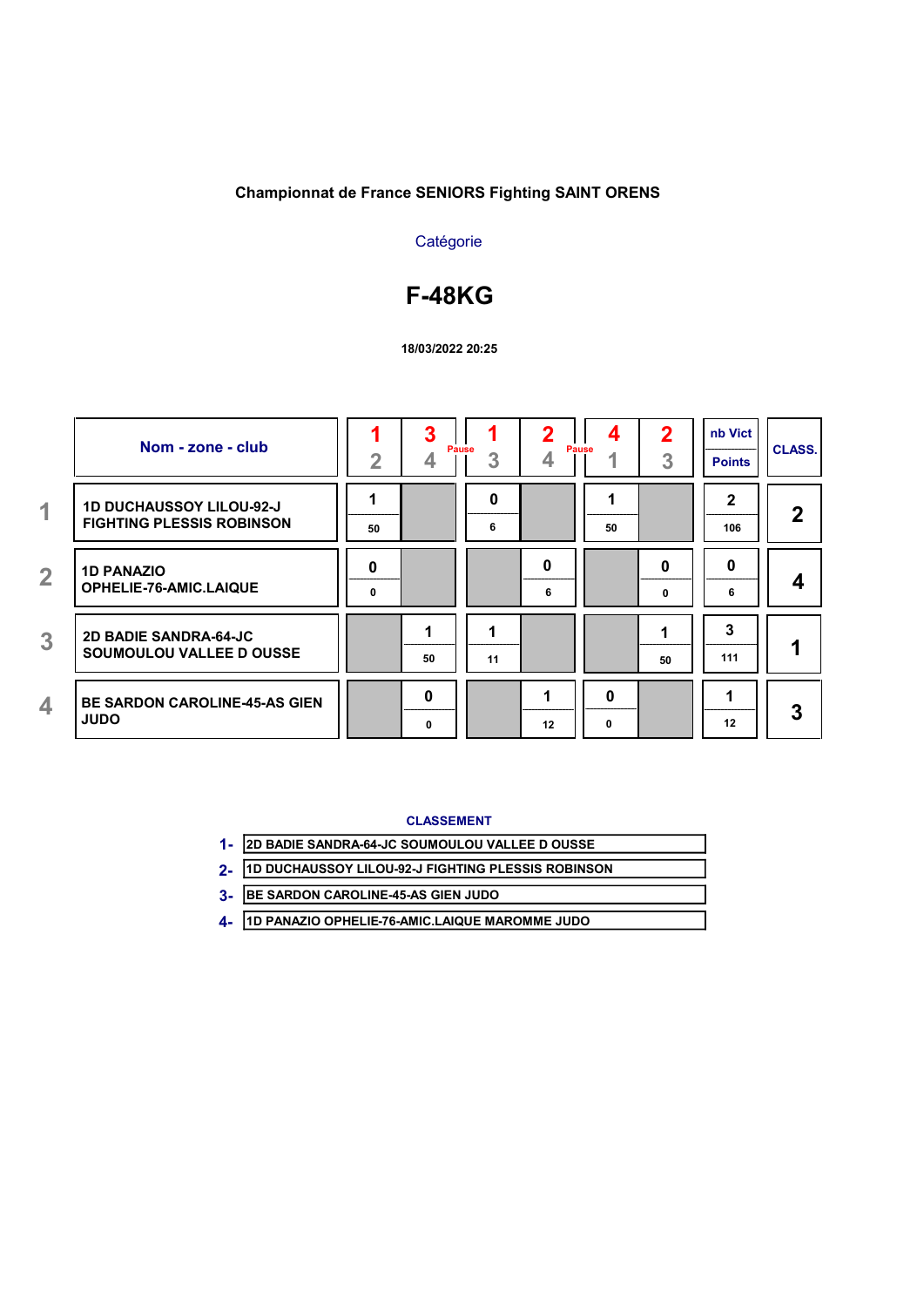

### Championnat de France SENIORS Fighting SAINT ORENS FIGHT F-52KG

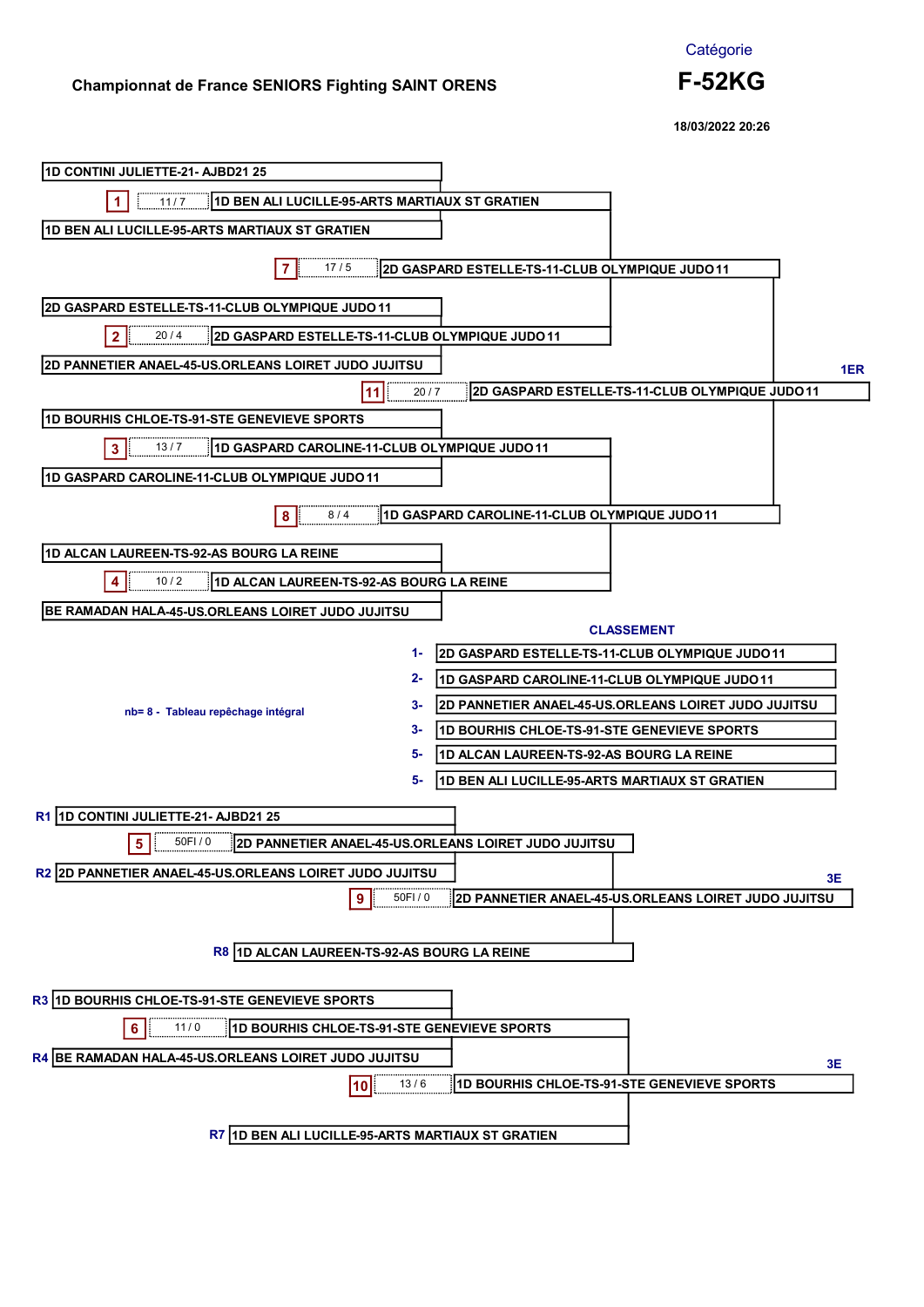| <b>Championnal de France SENIORS Fighting SAINT ORENO</b>                                                                                  | Catégorie                                                                                  |
|--------------------------------------------------------------------------------------------------------------------------------------------|--------------------------------------------------------------------------------------------|
| 3D BONNET BETTY-TS-92-A.M ASNIERES                                                                                                         | <b>F-57KG</b>                                                                              |
| 50FI/0<br>3D BONNET BETTY-TS-92-A.M ASNIERES<br>1                                                                                          |                                                                                            |
| 1D LE FOLL ANOUCK-29-KUMO                                                                                                                  | 18/03/2022 20:27                                                                           |
| 50FI/0<br>3D BONNET BETTY-TS-92-A.M ASNIERES<br>9                                                                                          |                                                                                            |
| 1D RAHARISON NAOMI LORENE-97-JUDO CLUB ST DENIS                                                                                            |                                                                                            |
| 2<br>1D RAHARISON NAOMI LORENE-97-JUDO CLUB ST DENIS<br>xxxxx/xxxxx                                                                        |                                                                                            |
|                                                                                                                                            |                                                                                            |
| 21<br>9/2<br>3D BONNET BETTY-TS-92-A.M ASNIERES                                                                                            |                                                                                            |
| 2D DEMIN LUNA-TS-29-DOJO DES 3 RIVIERES                                                                                                    |                                                                                            |
| 3<br>xxxxx/xxxxx<br>2D DEMIN LUNA-TS-29-DOJO DES 3 RIVIERES                                                                                |                                                                                            |
| ---------------                                                                                                                            |                                                                                            |
| 10<br>9/7<br>1D RODRIGUEZ NOEMIE-34-MONTPELLIER S.C.J .SAMBO                                                                               |                                                                                            |
| 1D RODRIGUEZ NOEMIE-34-MONTPELLIER S.C.J .SAMBO                                                                                            |                                                                                            |
| xxxxx/xxxxx<br>1D RODRIGUEZ NOEMIE-34-MONTPELLIER S.C.J .SAMBO<br>4                                                                        |                                                                                            |
| --------------                                                                                                                             | 1ER                                                                                        |
| 27<br>3D BONNET BETTY-TS-92-A.M ASNIERES<br>50FI/0                                                                                         |                                                                                            |
| 1D BASCANS AUDREY-TS-9-DOJO DU COUSERANS                                                                                                   |                                                                                            |
| xxxxx/xxxxx<br>5<br>1D BASCANS AUDREY-TS-9-DOJO DU COUSERANS                                                                               |                                                                                            |
| . <b>.</b> .                                                                                                                               |                                                                                            |
| 11<br>1D FORT CYNTHIA-94-PEPINIERE SPORT BRY<br>15/13                                                                                      |                                                                                            |
| 1D FORT CYNTHIA-94-PEPINIERE SPORT BRY                                                                                                     |                                                                                            |
| 6<br>xxxxx/xxxxx<br>1D FORT CYNTHIA-94-PEPINIERE SPORT BRY                                                                                 |                                                                                            |
|                                                                                                                                            |                                                                                            |
| 22<br>15/14<br>1D FORT CYNTHIA-94-PEPINIERE SPORT BRY                                                                                      |                                                                                            |
| 2D CHARNOZ ANGELE-39-J.C.CHAMPAGNOLAIS                                                                                                     |                                                                                            |
| XXXXX/XXXXX<br>2D CHARNOZ ANGELE-39-J.C.CHAMPAGNOLAIS                                                                                      |                                                                                            |
| ---------------                                                                                                                            |                                                                                            |
| 12<br>50FI/0<br>1D DEMIN CHIARA-29-DOJO DES 3 RIVIERES                                                                                     |                                                                                            |
| 1D DEMIN CHIARA-29-DOJO DES 3 RIVIERES                                                                                                     |                                                                                            |
| 8<br>1D DEMIN CHIARA-29-DOJO DES 3 RIVIERES<br>xxxxx/xxxxx                                                                                 | <b>CLASSEMENT</b>                                                                          |
| --------------<br>1-                                                                                                                       | 3D BONNET BETTY-TS-92-A.M ASNIERES                                                         |
| 2-                                                                                                                                         | 1D FORT CYNTHIA-94-PEPINIERE SPORT BRY                                                     |
| 3-<br>nb=9 - combattants - repêchage intégral                                                                                              | 1D BASCANS AUDREY-TS-9-DOJO DU COUSERANS                                                   |
| з-                                                                                                                                         | 1D DEMIN CHIARA-29-DOJO DES 3 RIVIERES                                                     |
| 5-<br>R1<br>5-                                                                                                                             | 1D RODRIGUEZ NOEMIE-34-MONTPELLIER S.C.J .SAMBO<br>2D DEMIN LUNA-TS-29-DOJO DES 3 RIVIERES |
| 1D LE FOLL ANOUCK-29-KUMO                                                                                                                  |                                                                                            |
| XXXXX/ XXXXX<br>13<br>1D LE FOLL ANOUCK-29-KUMO<br>R <sub>2</sub><br>50FI/0<br>1D BASCANS AUDREY-TS-9-DOJO DU COUSERANS<br>17<br>.         |                                                                                            |
| <b>R11</b><br>1D BASCANS AUDREY-TS-9-DOJO DU COUSERANS                                                                                     | 23                                                                                         |
| R <sub>3</sub><br>10/1                                                                                                                     | 1D BASCANS AUDREY-TS-9-DOJO DU COUSERANS                                                   |
| 14<br>xxxxx/xxxxx<br>R <sub>4</sub>                                                                                                        |                                                                                            |
| XXXXX/XXXXX<br>2D CHARNOZ ANGELE-39-J.C.CHAMPAGNOLAIS<br>18<br>. <b>.</b>                                                                  | 25                                                                                         |
| 2D CHARNOZ ANGELE-39-J.C.CHAMPAGNOLAIS<br><b>R12</b>                                                                                       | 3Е                                                                                         |
| 17/13                                                                                                                                      | 1D BASCANS AUDREY-TS-9-DOJO DU COUSERANS                                                   |
| R5<br><b>R21</b>                                                                                                                           | 1D RODRIGUEZ NOEMIE-34-MONTPELLIER S.C.J.SAMBO                                             |
|                                                                                                                                            |                                                                                            |
| XXXXX/XXXXX<br>15<br>R6                                                                                                                    |                                                                                            |
| 1D RAHARISON NAOMI LORENE-97-JUDO CLUB ST DENIS<br>XXXXX/XXXXX<br>19<br>. <b>.</b> .<br>R9 1D RAHARISON NAOMI LORENE-97-JUDO CLUB ST DENIS |                                                                                            |
| R7<br>50FI/0                                                                                                                               | 24<br>2D DEMIN LUNA-TS-29-DOJO DES 3 RIVIERES                                              |
|                                                                                                                                            |                                                                                            |
| XXXXX/XXXXX<br>R8<br>16<br>XXXXX/ XXXXX                                                                                                    | 26                                                                                         |
| 2D DEMIN LUNA-TS-29-DOJO DES 3 RIVIERES<br>20<br><b>R10</b><br>2D DEMIN LUNA-TS-29-DOJO DES 3 RIVIERES                                     | 3Е                                                                                         |
| 50FI/0                                                                                                                                     | 1D DEMIN CHIARA-29-DOJO DES 3 RIVIERES                                                     |
|                                                                                                                                            |                                                                                            |
| <b>R22</b>                                                                                                                                 | 1D DEMIN CHIARA-29-DOJO DES 3 RIVIERES                                                     |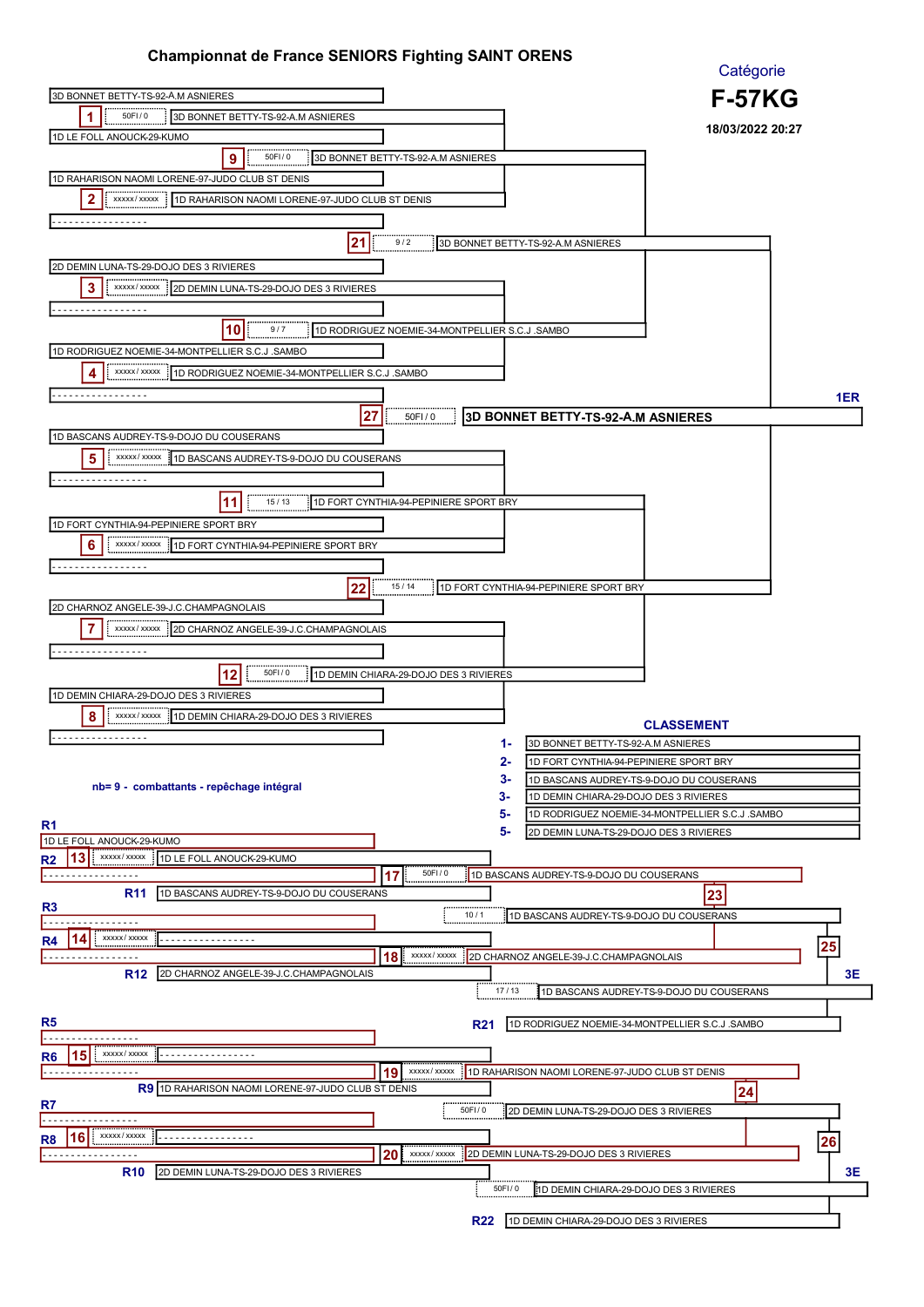| Championnal de France Sciviors Fighting SAINT ORCNS                                                                     | Catégorie                                               |
|-------------------------------------------------------------------------------------------------------------------------|---------------------------------------------------------|
| 1D RAHALI MYRIAM-94-PEPINIERE SPORT BRY                                                                                 | <b>F-63KG</b>                                           |
| 19/2<br>1D RAHALI MYRIAM-94-PEPINIERE SPORT BRY<br>1                                                                    |                                                         |
| 2D BICQUELET NOLWENN93-DOJO MUNI.NEUILLY                                                                                | 18/03/2022 20:28                                        |
| 50FI/0<br>1D RAHALI MYRIAM-94-PEPINIERE SPORT BRY<br>9                                                                  |                                                         |
| 2D GUILHEM ALIZEE-TS-34-MONTPELLIER JUDO OLYMPIC                                                                        |                                                         |
| 2<br>2D GUILHEM ALIZEE-TS-34-MONTPELLIER JUDO OLYMPIC<br>xxxxx/xxxxx                                                    |                                                         |
|                                                                                                                         |                                                         |
| 21<br>$7/4$<br>2D DARDILHAC OLGA-TS-87-AS SAINT JUNIEN                                                                  |                                                         |
| 2D DARDILHAC OLGA-TS-87-AS SAINT JUNIEN                                                                                 |                                                         |
| 3<br>xxxxx/xxxxx<br>2D DARDILHAC OLGA-TS-87-AS SAINT JUNIEN                                                             |                                                         |
| ---------------                                                                                                         |                                                         |
| 10<br>50FI/0<br>2D DARDILHAC OLGA-TS-87-AS SAINT JUNIEN                                                                 |                                                         |
| VE DEHOUX CINDY-59-JC FERRIEROIS                                                                                        |                                                         |
| xxxxx/xxxxx<br>VE DEHOUX CINDY-59-JC FERRIEROIS<br>4                                                                    |                                                         |
| -------------                                                                                                           | 1ER                                                     |
| 27<br>2D GIET MEGANE-TS-45-J 3 SPORT AMILLY<br>50FI/0                                                                   |                                                         |
| 2D GIROUD ALEXIE-38-FROGES JUDO                                                                                         |                                                         |
| xxxxx/xxxxx<br>5<br>2D GIROUD ALEXIE-38-FROGES JUDO                                                                     |                                                         |
| .                                                                                                                       |                                                         |
| 11<br>2D GIROUD ALEXIE-38-FROGES JUDO<br>50FI/0                                                                         |                                                         |
| 1D PIETRANTONI MANON-92-AS BOURG LA REINE                                                                               |                                                         |
| 6<br>xxxxx/xxxxx<br>1D PIETRANTONI MANON-92-AS BOURG LA REINE                                                           |                                                         |
|                                                                                                                         |                                                         |
| 22<br>50FI/0<br>2D GIET MEGANE-TS-45-J 3 SPORT AMILLY                                                                   |                                                         |
| 2D GIET MEGANE-TS-45-J 3 SPORT AMILLY                                                                                   |                                                         |
| xxxxx/xxxxx<br>2D GIET MEGANE-TS-45-J 3 SPORT AMILLY                                                                    |                                                         |
| .                                                                                                                       |                                                         |
| 12<br>12/11<br>2D GIET MEGANE-TS-45-J 3 SPORT AMILLY                                                                    |                                                         |
| 2D PALUMBO NAIS-45-US.ORLEANS LOIRET JUDO JUJITSU                                                                       |                                                         |
| 8<br>xxxxx/xxxxx<br>2D PALUMBO NAIS-45-US.ORLEANS LOIRET JUDO JUJITSU                                                   | <b>CLASSEMENT</b>                                       |
| --------------<br>1-<br>2D GIET MEGANE-TS-45-J 3 SPORT AMILLY                                                           |                                                         |
| $2 -$<br>2D DARDILHAC OLGA-TS-87-AS SAINT JUNIEN                                                                        |                                                         |
| 3-<br>nb=9 - combattants - repêchage intégral<br>з-<br>2D GIROUD ALEXIE-38-FROGES JUDO                                  | 2D PALUMBO NAIS-45-US.ORLEANS LOIRET JUDO JUJITSU       |
| 5-<br>1D RAHALI MYRIAM-94-PEPINIERE SPORT BRY                                                                           |                                                         |
| R1<br>5-                                                                                                                | 2D GUILHEM ALIZEE-TS-34-MONTPELLIER JUDO OLYMPIC        |
| 2D BICQUELET NOLWENN93-DOJO MUNI.NEUILLY<br>xxxxx/ xxxxx<br>2D BICQUELET NOLWENN-93-DOJO MUNI.NEUILLY<br>R <sub>2</sub> |                                                         |
| 50FI/0<br>1D PIETRANTONI MANON-92-AS BOURG LA REINE<br>17<br>$\sim$                                                     |                                                         |
| 1D PIETRANTONI MANON-92-AS BOURG LA REINE<br><b>R11</b>                                                                 | 23                                                      |
| R <sub>3</sub><br>22/5<br>2D PALUMBO NAIS-45-US.ORLEANS LOIRET JUDO JUJITSU                                             |                                                         |
| R <sub>4</sub><br>14<br>xxxxx/xxxxx                                                                                     | 25                                                      |
| xxxxx/xxxxx<br>2D PALUMBO NAIS-45-US.ORLEANS LOIRET JUDO JUJITSU<br>18<br>.                                             |                                                         |
| 2D PALUMBO NAIS-45-US.ORLEANS LOIRET JUDO JUJITSU<br><b>R12</b><br>12/7                                                 | 3Е<br>2D PALUMBO NAIS-45-US.ORLEANS LOIRET JUDO JUJITSU |
|                                                                                                                         |                                                         |
| R5<br>1D RAHALI MYRIAM-94-PEPINIERE SPORT BRY<br><b>R21</b>                                                             |                                                         |
| XXXXX/XXXXX<br>15<br>R6                                                                                                 |                                                         |
| 2D GUILHEM ALIZEE-TS-34-MONTPELLIER JUDO OLYMPIC<br>XXXXX/XXXXX<br>19<br>. <b>.</b> .                                   |                                                         |
| R9 2D GUILHEM ALIZEE-TS-34-MONTPELLIER JUDO OLYMPIC                                                                     | 24                                                      |
| R7<br>50FI/0<br>2D GUILHEM ALIZEE-TS-34-MONTPELLIER JUDO OLYMPIC                                                        |                                                         |
| XXXXX/XXXXX<br>R8<br>16                                                                                                 | 26                                                      |
| VE DEHOUX CINDY-59-JC FERRIEROIS<br>20<br>XXXXX/ XXXXX                                                                  |                                                         |
| <b>R10</b><br>VE DEHOUX CINDY-59-JC FERRIEROIS                                                                          | 3E                                                      |
| 50FI/0<br>2D GIROUD ALEXIE-38-FROGES JUDO                                                                               |                                                         |
| 2D GIROUD ALEXIE-38-FROGES JUDO<br><b>R22</b>                                                                           |                                                         |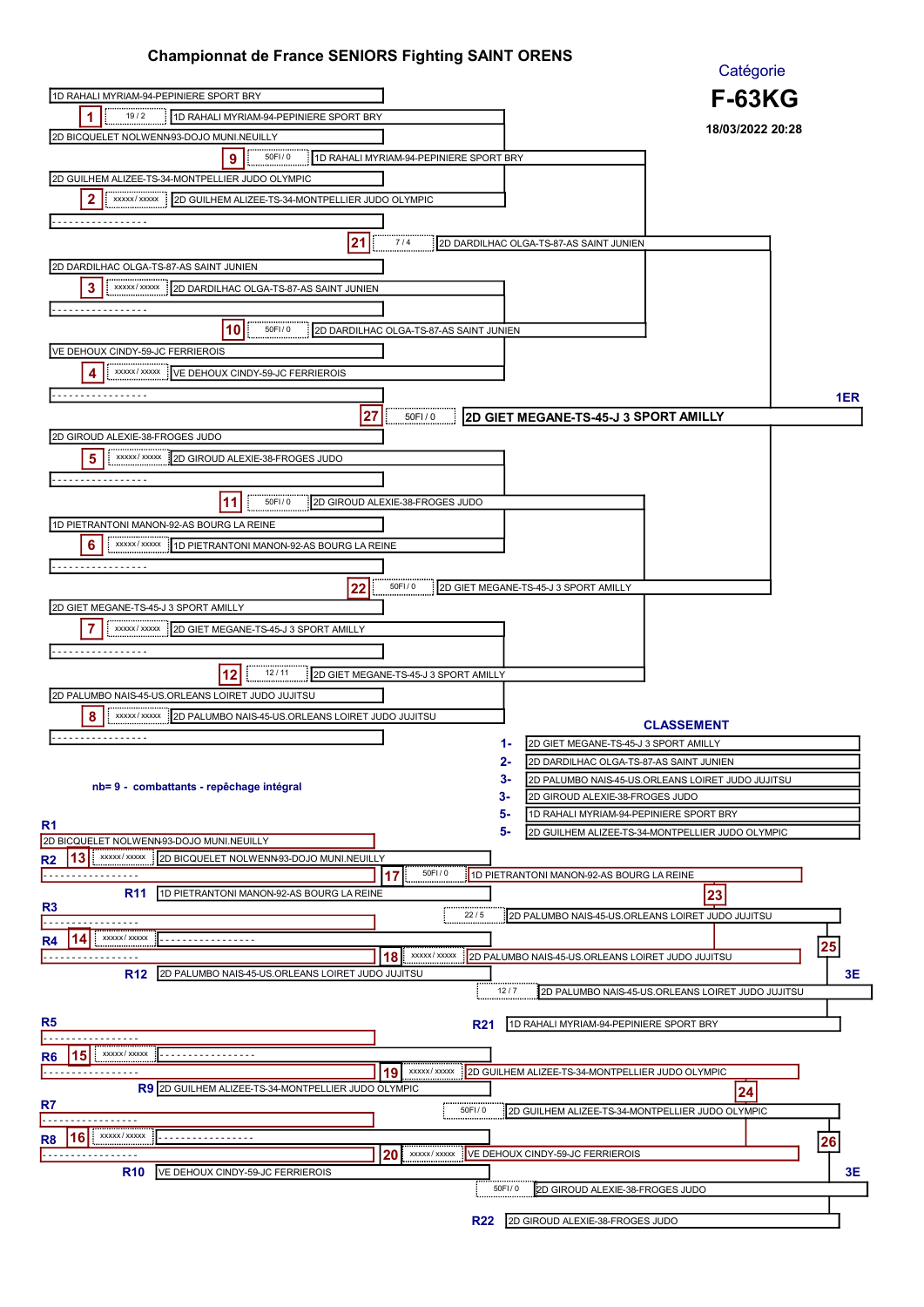

### Championnat de France SENIORS Fighting SAINT ORENS FIGHT F-70KG

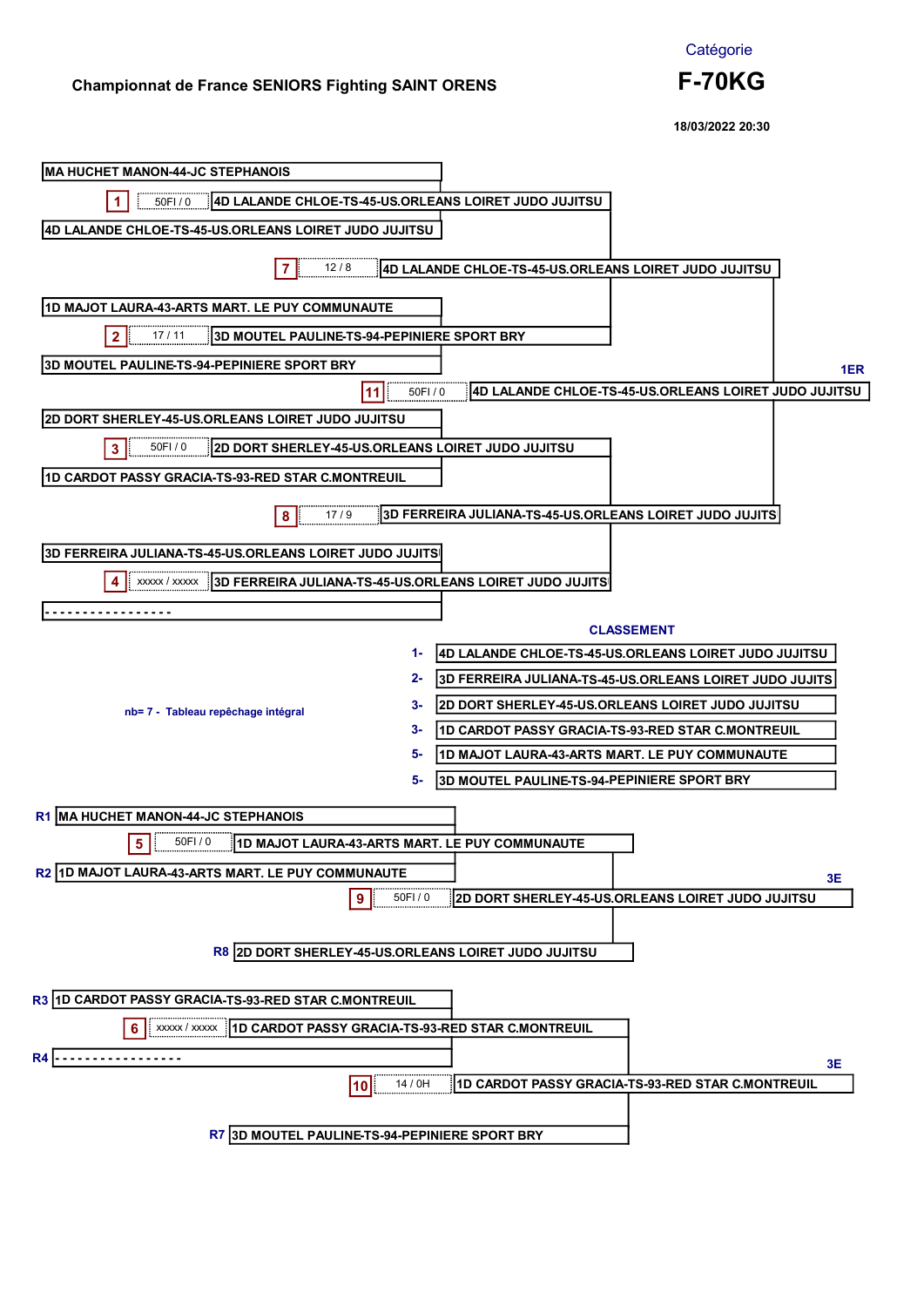**Catégorie** 



18/03/2022 20:24

| Nom - zone - club                                                  |                                                                                                                            | 1<br>$\overline{2}$         | 3<br>1            |                              | $\overline{2}$<br>3 | nb Vict<br><b>Points</b>                                                                                   | <b>CLASS.</b> |   |
|--------------------------------------------------------------------|----------------------------------------------------------------------------------------------------------------------------|-----------------------------|-------------------|------------------------------|---------------------|------------------------------------------------------------------------------------------------------------|---------------|---|
| <b>MA MOMMAYRAN ROMANE-81-AS</b><br><b>BRIATEXTE JJ FIGHT</b>      |                                                                                                                            | $\mathbf 0$<br>$\mathbf{0}$ | $\mathbf{0}$<br>0 |                              |                     | $\mathbf{0}$<br>$\mathbf{0}$                                                                               | 3             |   |
| <b>1D LINON</b><br>JENNYSON-45-US.ORLEANS                          |                                                                                                                            | 1<br>50                     |                   |                              | $\mathbf{0}$<br>12  | $\mathbf 1$<br>62                                                                                          | $\mathbf 2$   | А |
|                                                                    |                                                                                                                            |                             | 1<br>50           |                              | 1<br>15             | $\mathbf{2}$<br>65                                                                                         | 1             |   |
|                                                                    |                                                                                                                            |                             |                   |                              |                     |                                                                                                            |               |   |
| Nom - zone - club                                                  |                                                                                                                            | $\overline{2}$              | 3                 |                              | $\overline{2}$<br>3 | nb Vict<br><b>Points</b>                                                                                   | <b>CLASS.</b> |   |
| 2D LAGE LAURYNE-45-US.ORLEANS<br><b>LOIRET JUDO JUJITSU</b>        |                                                                                                                            | $\mathbf{0}$<br>3           | 1<br>50           |                              |                     | 1<br>53                                                                                                    | $\mathbf{2}$  |   |
|                                                                    |                                                                                                                            | 1<br>22                     |                   |                              | 1<br>50             | $\mathbf{2}$<br>72                                                                                         | 1             | Β |
| <b>MA FATHI NATHALIETS-11-JC</b><br><b>ENTENTE NARBONNE SPORTS</b> |                                                                                                                            |                             | 0<br>0            |                              | $\bf{0}$<br>0       | $\mathbf{0}$<br>0                                                                                          | 3             |   |
|                                                                    | <b>MA FEKIH AMINA-TS-13-TEAM JUDO</b><br><b>JUJITSU</b><br><b>1D DOMAIN BRITTANY-TS-81-AS</b><br><b>BRIATEXTE JJ FIGHT</b> |                             |                   | <b>Pause</b><br><b>Pause</b> |                     | Pause<br>xxxxOrdre des matches : 1A x 2A - 1B x 2B - 3A x 1A - 3B x 1B - 2A x 3A - 2B x 3B<br><b>Pause</b> |               |   |

10 / 5 || MA FEKIH AMINA-TS-13-TEAM JUDO JUJITSU

2D LAGE LAURYNE-45-US.ORLEANS LOIRET JUDO JUJITSU

50 / 0 1D DOMAIN BRITTANY-TS-81-AS BRIATEXTE JJ FIGHT

Pause avant le match suivant

1D DOMAIN BRITTANY-TS-81-AS BRIATEXTE JJ FIGHT

50 / 0 1D DOMAIN BRITTANY-TS-81-AS BRIATEXTE JJ FIGHT

#### 1D LINON JENNYSON-45-US.ORLEANS LOIRET JUDO JUJITSU

CLASSEMENT

- 1- 1D DOMAIN BRITTANY-TS-81-AS BRIATEXTE JJ FIGHT
- <u>2 MA FEKIH AMINA-TS-13-TEAM JUDO JUJITSU</u>
- 3-2D LAGE LAURYNE-45-US.ORLEANS LOIRET JUDO JUJITSU
- 3-11D LINON JENNYSON-45-US.ORLEANS LOIRET JUDO JUJITSU
- 5- MA MOMMAYRAN ROMANE-81-AS BRIATEXTE JJ FIGHT
- 5- MA FATHI NATHALIETS-11-JC ENTENTE NARBONNE SPORTS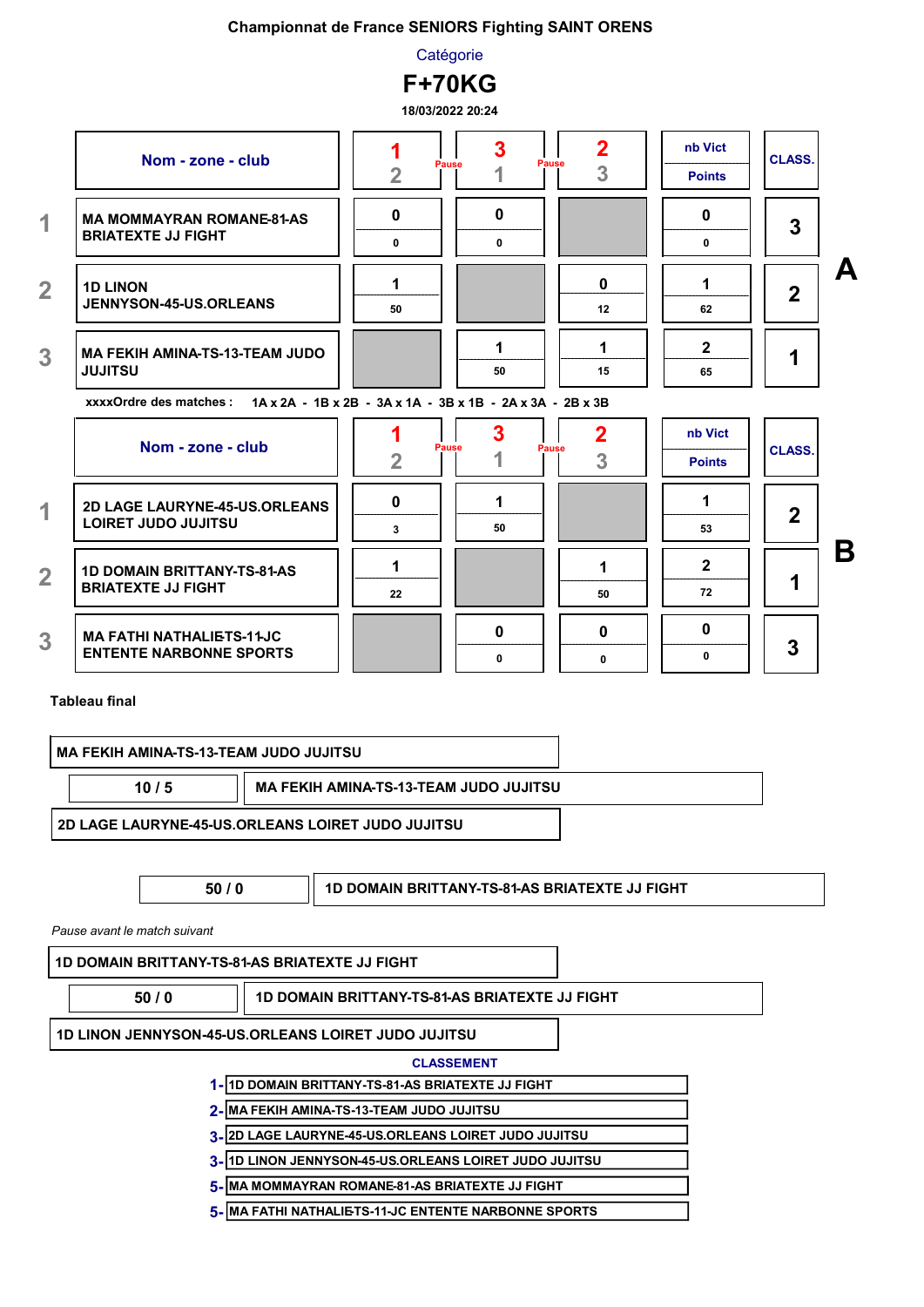

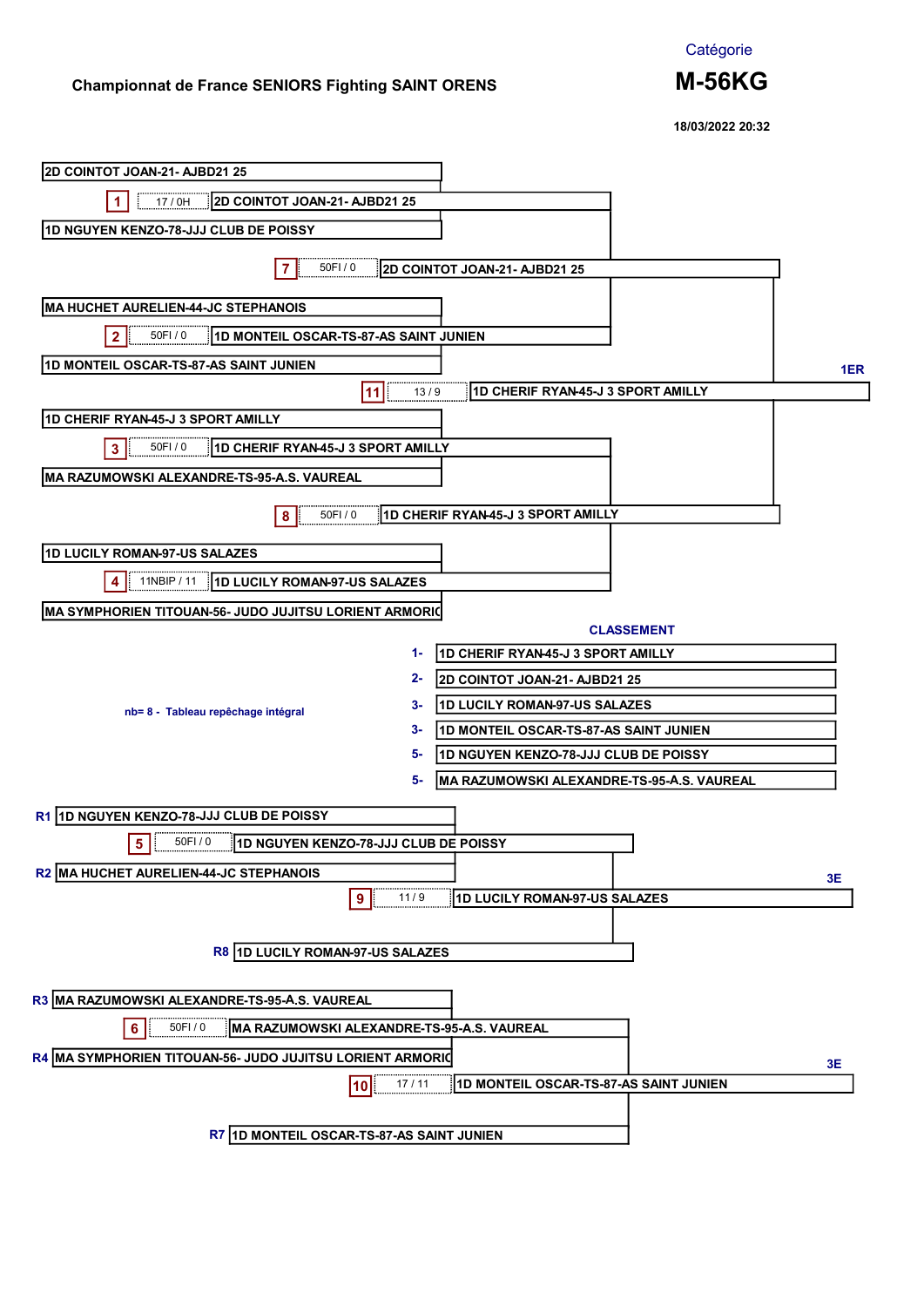|                                                                                                                |                                                        |                                                              | Catégorie                                              |
|----------------------------------------------------------------------------------------------------------------|--------------------------------------------------------|--------------------------------------------------------------|--------------------------------------------------------|
| 1D ETOUISNI FAISSAL-11-CLUB OLYMPIQUE JUDO 11                                                                  |                                                        |                                                              | <b>M-62KG</b>                                          |
| 9/4<br>1D ETOUISNI FAISSAL-11-CLUB OLYMPIQUE JUDO 11                                                           |                                                        |                                                              |                                                        |
| MA POULARD LILIAN-69-DOJO ANSHIN ARTS MARTIAUX                                                                 |                                                        |                                                              | 18/03/2022 20:35                                       |
| 7/6<br>9                                                                                                       | 1D VESELI ERDUAN-94-JUDO JUJITSU CLUB PLESSOEN         |                                                              |                                                        |
| 2D LOMBARD DANY-TS-69-ALLIANCE DOJO JUDO JUJITSU 69                                                            |                                                        |                                                              |                                                        |
| 2<br>10/0<br>1D VESELI ERDUAN-94-JUDO JUJITSU CLUB PLESSOEN                                                    |                                                        |                                                              |                                                        |
| 1D VESELI ERDUAN-94-JUDO JUJITSU CLUB PLESSOEN                                                                 |                                                        |                                                              |                                                        |
| 21                                                                                                             | 50FI/0                                                 | 1D VESELI ERDUAN-94-JUDO JUJITSU CLUB PLESSOEN               |                                                        |
| MA OLIVER PABLO-TS-81-AS BRIATEXTE JJ FIGHT                                                                    |                                                        |                                                              |                                                        |
| 3<br>13/7<br>MA OLIVER PABLO-TS-81-AS BRIATEXTE JJ FIGHT                                                       |                                                        |                                                              |                                                        |
| 3D BOUCARD ROBIN-25-ALLIANCE JUDO BESANCON EST                                                                 |                                                        |                                                              |                                                        |
| 10<br>14 / 0M                                                                                                  | MA OLIVER PABLO-TS-81-AS BRIATEXTE JJ FIGHT            |                                                              |                                                        |
| 1D SIMON JULES-TS-92-KODOKAN CLUB COURBEVOIE                                                                   |                                                        |                                                              |                                                        |
| 50FI/0<br>4<br>1D SIMON JULES-TS-92-KODOKAN CLUB COURBEVOIE                                                    |                                                        |                                                              |                                                        |
| 1D PRUDHOMME TRYSTAN-94-PEPINIERE SPORT BRY                                                                    |                                                        |                                                              |                                                        |
| 27                                                                                                             |                                                        |                                                              | 1ER                                                    |
|                                                                                                                | 8/2                                                    |                                                              | 1D MATHIEU JULIEN-TS-45-US.ORLEANS LOIRET JUDO JUJITSU |
| 2D DECAVE EWEN-29-KUMO<br>12/4                                                                                 |                                                        |                                                              |                                                        |
| 5<br>2D MAUREL MATTHIEU-45-ASL ST JEAN LE BLANC                                                                |                                                        |                                                              |                                                        |
| 2D MAUREL MATTHIEU-45-ASL ST JEAN LE BLANC                                                                     |                                                        |                                                              |                                                        |
| 11<br>9/4                                                                                                      | 1D TOUATI DYLAN-TS-19-UJBLL                            |                                                              |                                                        |
| 1D TOUATI DYLAN-TS-19-UJBLL                                                                                    |                                                        |                                                              |                                                        |
| 6<br>50FI/0<br>1D TOUATI DYLAN-TS-19-UJBLL                                                                     |                                                        |                                                              |                                                        |
| 1D LEMOULT DAMIEN-94-PEPINIERE SPORT BRY                                                                       |                                                        |                                                              |                                                        |
| 22                                                                                                             | 6/5                                                    | 1D MATHIEU JULIEN-TS-45-US.ORLEANS LOIRET JUDO JUJITSU       |                                                        |
| 1D MATHIEU JULIEN-TS-45-US.ORLEANS LOIRET JUDO JUJITSU                                                         |                                                        |                                                              |                                                        |
| 7<br>50FI/0<br>1D MATHIEU JULIEN-TS-45-US.ORLEANS LOIRET JUDO JUJITSU                                          |                                                        |                                                              |                                                        |
| 1D SECO ALEXANDRE-77-ALL GOELE PLAINE DE FRANCE 77                                                             |                                                        |                                                              |                                                        |
| 12<br>12/6                                                                                                     | 1D MATHIEU JULIEN-TS-45-US.ORLEANS LOIRET JUDO JUJITSU |                                                              |                                                        |
| 1D COUTURIER LEO-TS-94-JUDO JUJITSU CLUB PLESSOEN                                                              |                                                        |                                                              |                                                        |
| 8<br>1D COUTURIER LEO-TS-94-JUDO JUJITSU CLUB PLESSOEN<br>xxxxx/xxxxx                                          |                                                        |                                                              | <b>CLASSEMENT</b>                                      |
|                                                                                                                |                                                        | 1-<br>1D MATHIEU JULIEN-TS-45-US.ORLEANS LOIRET JUDO JUJITSU |                                                        |
|                                                                                                                |                                                        | 1D VESELI ERDUAN-94-JUDO JUJITSU CLUB PLESSOEN               |                                                        |
| nb= 15 - combattants - repêchage intégral                                                                      |                                                        | 3-<br>2D LOMBARD DANY-TS-69-ALLIANCE DOJO JUDO JUJITSU 69    |                                                        |
|                                                                                                                |                                                        | 3-<br>1D TOUATI DYLANTS-19-UJBLL                             |                                                        |
| R1                                                                                                             |                                                        | 5-<br>MA OLIVER PABLO-TS-81-AS BRIATEXTE JJ FIGHT<br>5-      |                                                        |
| MA POULARD LILIAN-69-DOJO ANSHIN ARTS MARTIAUX                                                                 |                                                        | 1D ETOUISNI FAISSAL-11CLUB OLYMPIQUE JUDO 11                 |                                                        |
| 17/15<br>13<br>2D LOMBARD DANY-TS-69-ALLIANCE DOJO JUDO JUJITSU 69<br>R2                                       | 50/0                                                   |                                                              |                                                        |
| 2D LOMBARD DANY-TS-69-ALLIANCE DOJO JUDO JUJITSU 69<br>2D MAUREL MATTHIEU-45-ASL ST JEAN LE BLANC              | 17                                                     | 2D LOMBARD DANY-TS-69-ALLIANCE DOJO JUDO JUJITSU 69          |                                                        |
| <b>R11</b><br>R <sub>3</sub>                                                                                   | 12/8                                                   | 2D LOMBARD DANY-TS-69-ALLIANCE DOJO JUDO JUJITSU 69          | 23                                                     |
| 3D BOUCARD ROBIN-25-ALLIANCE JUDO BESANCON EST                                                                 |                                                        |                                                              |                                                        |
| 50FI/0<br>3D BOUCARD ROBIN-25-ALLIANCE JUDO BESANCON EST<br>R4                                                 | 11NPAR/11                                              | 3D BOUCARD ROBIN-25-ALLIANCE JUDO BESANCON EST               | 25                                                     |
| 1D PRUDHOMME TRYSTAN-94-PEPINIERE SPORT BRY<br>1D COUTURIER LEO-TS-94-JUDO JUJITSU CLUB PLESSOEN<br><b>R12</b> | 18                                                     |                                                              | 3Е                                                     |
|                                                                                                                |                                                        | 50FI/0                                                       | 2D LOMBARD DANY-TS-69-ALLIANCE DOJO JUDO JUJITSU 69    |
|                                                                                                                |                                                        |                                                              |                                                        |
| R5<br>2D DECAVE EWEN-29-KUMO                                                                                   | <b>R21</b>                                             | MA OLIVER PABLO-TS-81-AS BRIATEXTE JJ FIGHT                  |                                                        |
| 17/7<br>1D LEMOULT DAMIEN-94-PEPINIERE SPORT BRY<br>R6<br>15                                                   |                                                        |                                                              |                                                        |
| 1D LEMOULT DAMIEN-94-PEPINIERE SPORT BRY                                                                       | 50FI/0<br>19                                           | 1D ETOUISNI FAISSAL-11CLUB OLYMPIQUE JUDO 11                 |                                                        |
| R9 1D ETOUISNI FAISSAL-11CLUB OLYMPIQUE JUDO 11                                                                |                                                        |                                                              | 24                                                     |
| R7<br>1D SECO ALEXANDRE-77-ALL GOELE PLAINE DE FRANCE 77                                                       | 10/6                                                   | 1D ETOUISNI FAISSAL-11-CLUB OLYMPIQUE JUDO 11                |                                                        |
| 1D SECO ALEXANDRE-77-ALL GOELE PLAINE DE FRANCE 77<br>XXXXX/ XXXXX<br>R8<br>16                                 |                                                        |                                                              | 26                                                     |
| .                                                                                                              | 14 / 0M<br>20                                          | 1D SECO ALEXANDRE-77-ALL GOELE PLAINE DE FRANCE 77           |                                                        |
| <b>R10</b><br>1D SIMON JULES-TS-92-KODOKAN CLUB COURBEVOIE                                                     |                                                        |                                                              | 3Е                                                     |
|                                                                                                                |                                                        | 8/0<br>1D TOUATI DYLAN-TS-19-UJBLL                           |                                                        |
|                                                                                                                | <b>R22</b>                                             | 1D TOUATI DYLAN-TS-19-UJBLL                                  |                                                        |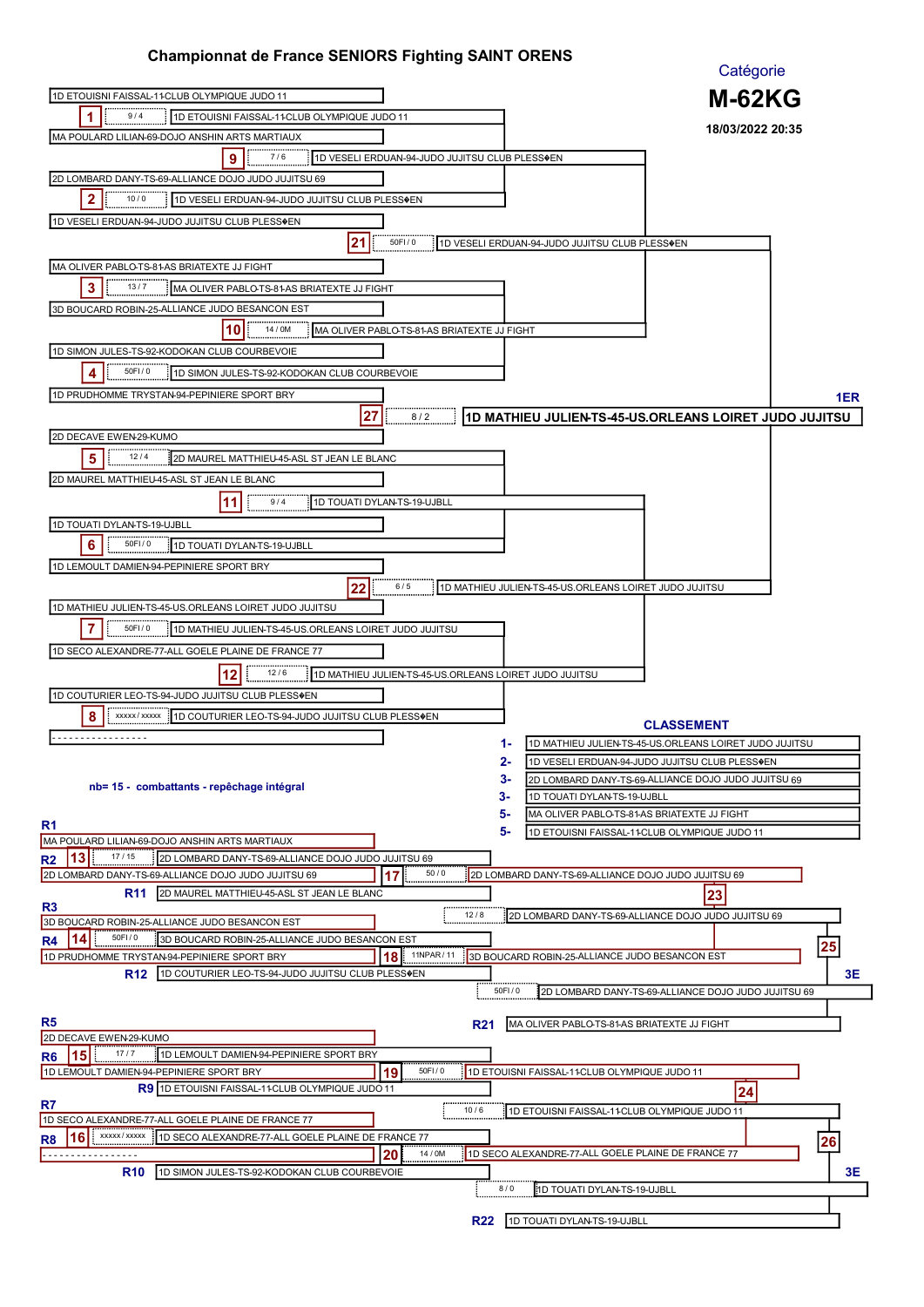|                                                                                                    |                                                      |                                                               | Catégorie                                                     |
|----------------------------------------------------------------------------------------------------|------------------------------------------------------|---------------------------------------------------------------|---------------------------------------------------------------|
| VE ATTELLY STEVE59-JUDO JUJITSU JEUMONT                                                            |                                                      |                                                               | <b>M-69KG</b>                                                 |
| 1<br>50FI/0<br>MA ROQUET STEVEN-TS-92-J FIGHTING PLESSIS ROBINSON                                  |                                                      |                                                               |                                                               |
| MA ROQUET STEVEN-TS-92-J FIGHTING PLESSIS ROBINSON                                                 |                                                      |                                                               | 18/03/2022 20:37                                              |
| 9<br>50FI/0                                                                                        |                                                      | 1D GARBOUZ MOHAMED -TS- AMINE-77-ALL GOELE PLAINE DE FRANCE 7 |                                                               |
| 1D GARBOUZ MOHAMED -TS- AMINE-77-ALL GOELE PLAINE DE FRANCE 7                                      |                                                      |                                                               |                                                               |
| $\overline{\mathbf{2}}$<br>50FI/0<br>1D GARBOUZ MOHAMED -TS- AMINE-77-ALL GOELE PLAINE DE FRANCE 7 |                                                      |                                                               |                                                               |
|                                                                                                    |                                                      |                                                               |                                                               |
| 2D WEISSNER LUCAS-38-JUDO CLUB DE CROLLES                                                          |                                                      |                                                               |                                                               |
| 21                                                                                                 | 17/13                                                | 5D PARTY FRANCK-TS-77-JUDO CLUB DE PONTAULT COMBAULT          |                                                               |
| 2D VESELI YASIN-94-JUDO JUJITSU CLUB PLESSOEN                                                      |                                                      |                                                               |                                                               |
| 3<br>50FI/0<br>2D VESELI YASIN-94-JUDO JUJITSU CLUB PLESSOEN                                       |                                                      |                                                               |                                                               |
| MA UHLEN KEVIN-69-ALLIANCE DOJO JUDO JUJITSU 69                                                    |                                                      |                                                               |                                                               |
| 10<br>11/6                                                                                         | 5D PARTY FRANCK-TS-77-JUDO CLUB DE PONTAULT COMBAULT |                                                               |                                                               |
| 5D PARTY FRANCK-TS-77-JUDO CLUB DE PONTAULT COMBAULT                                               |                                                      |                                                               |                                                               |
| XXXXX/XXXXX<br>5D PARTY FRANCK-TS-77-JUDO CLUB DE PONTAULT COMBAULT                                |                                                      |                                                               |                                                               |
|                                                                                                    |                                                      |                                                               |                                                               |
| -------------                                                                                      |                                                      |                                                               | 1ER                                                           |
|                                                                                                    | 27<br>18/10                                          | 1D BENAICHA YANI-TS-45-J 3 SPORT AMILLY                       |                                                               |
| 1D CLAVERIE ENZO-9-DOJO DU COUSERANS                                                               |                                                      |                                                               |                                                               |
| 50FI/0<br>5<br>1D CLAVERIE ENZO-9-DOJO DU COUSERANS                                                |                                                      |                                                               |                                                               |
| MA CASTELA NATHAN-92-J FIGHTING PLESSIS ROBINSON                                                   |                                                      |                                                               |                                                               |
| 11<br>13/11                                                                                        | 1D MARREC PIERRE-TS-29-ARMORIC JUDO                  |                                                               |                                                               |
| 1D MARREC PIERRE-TS-29-ARMORIC JUDO                                                                |                                                      |                                                               |                                                               |
| 6<br>XXXXX/XXXXX<br>1D MARREC PIERRE-TS-29-ARMORIC JUDO                                            |                                                      |                                                               |                                                               |
|                                                                                                    |                                                      |                                                               |                                                               |
| .                                                                                                  |                                                      |                                                               |                                                               |
| 22                                                                                                 | 50FI/0                                               | 1D BENAICHA YANITS-45-J 3 SPORT AMILLY                        |                                                               |
| 2D MARTIN PIERRE-87-AS SAINT JUNIEN                                                                |                                                      |                                                               |                                                               |
| 10/7<br>7<br>1D MARREC ROMAIN-56- JUDO JUJITSU LORIENT ARMORIC                                     |                                                      |                                                               |                                                               |
| 1D MARREC ROMAIN-56- JUDO JUJITSU LORIENT ARMORIC                                                  |                                                      |                                                               |                                                               |
| 12<br>19/0                                                                                         | 1D BENAICHA YANITS-45-J 3 SPORT AMILLY               |                                                               |                                                               |
| 1D BENAICHA YANITS-45-J 3 SPORT AMILLY                                                             |                                                      |                                                               |                                                               |
| 8<br>xxxxx/xxxxx<br>1D BENAICHA YANITS-45-J 3 SPORT AMILLY                                         |                                                      |                                                               |                                                               |
| .                                                                                                  |                                                      | 1-                                                            | <b>CLASSEMENT</b>                                             |
|                                                                                                    |                                                      | 1D BENAICHA YANITS-45-J 3 SPORT AMILLY<br>2-                  | 5D PARTY FRANCK-TS-77-JUDO CLUB DE PONTAULT COMBAULT          |
|                                                                                                    |                                                      | 3-                                                            | 1D GARBOUZ MOHAMED -TS- AMINE-77-ALL GOELE PLAINE DE FRANCE 7 |
| nb= 13 - combattants - repêchage intégral                                                          |                                                      | 3-<br>2D VESELI YASIN-94-JUDO JUJITSU CLUB PLESSOEN           |                                                               |
|                                                                                                    |                                                      | 5-                                                            | MA UHLEN KEVIN-69-ALLIANCE DOJO JUDO JUJITSU 69               |
| R1                                                                                                 |                                                      | 1D MARREC PIERRE-TS-29-ARMORIC JUDO<br>5-                     |                                                               |
| VE ATTELLY STEVE59-JUDO JUJITSU JEUMONT<br>50FI/0<br>2D WEISSNER LUCAS-38-JUDO CLUB DE CROLLES     |                                                      |                                                               |                                                               |
| R2<br>2D WEISSNER LUCAS-38-JUDO CLUB DE CROLLES                                                    | 50FI/0<br>17                                         | 2D WEISSNER LUCAS-38-JUDO CLUB DE CROLLES                     |                                                               |
| 1D CLAVERIE ENZO-9-DOJO DU COUSERANS<br><b>R11</b>                                                 |                                                      |                                                               | 23                                                            |
| R <sub>3</sub>                                                                                     | 50FI/0                                               | MA UHLEN KEVIN-69-ALLIANCE DOJO JUDO JUJITSU 69               |                                                               |
| MA UHLEN KEVIN-69-ALLIANCE DOJO JUDO JUJITSU 69                                                    |                                                      |                                                               |                                                               |
| xxxxx/xxxxx<br>MA UHLEN KEVIN-69-ALLIANCE DOJO JUDO JUJITSU 69<br>R <sub>4</sub>                   | 9/4                                                  | MA UHLEN KEVIN-69-ALLIANCE DOJO JUDO JUJITSU 69               | 25                                                            |
| .<br><b>R12</b><br>1D MARREC ROMAIN-56- JUDO JUJITSU LORIENT ARMORIC                               |                                                      |                                                               | 3Е                                                            |
|                                                                                                    |                                                      | 50FI/0                                                        | 1D GARBOUZ MOHAMED -TS- AMINE-77-ALL GOELE PLAINE DE FRANCE 7 |
|                                                                                                    |                                                      |                                                               |                                                               |
| R <sub>5</sub>                                                                                     | <b>R21</b>                                           |                                                               | 1D GARBOUZ MOHAMED -TS- AMINE-77-ALL GOELE PLAINE DE FRANCE 7 |
| MA CASTELA NATHAN-92-J FIGHTING PLESSIS ROBINSON                                                   |                                                      |                                                               |                                                               |
| XXXXX/ XXXXX<br>MA CASTELA NATHAN-92-J FIGHTING PLESSIS ROBINSON<br>R6<br>15                       | 50F1/0                                               |                                                               |                                                               |
| R9 MA ROQUET STEVEN-TS-92-J FIGHTING PLESSIS ROBINSON                                              |                                                      | MA ROQUET STEVEN-TS-92-J FIGHTING PLESSIS ROBINSON            |                                                               |
| R7                                                                                                 |                                                      |                                                               | 24                                                            |
| 2D MARTIN PIERRE-87-AS SAINT JUNIEN                                                                | 50FI/0                                               | 2D VESELI YASIN-94-JUDO JUJITSU CLUB PLESSOEN                 |                                                               |
| XXXXX/ XXXXX<br>: 2D MARTIN PIERRE-87-AS SAINT JUNIEN<br>16<br>R8                                  |                                                      |                                                               | 26                                                            |
|                                                                                                    | 14 / 0F                                              | 2D VESELI YASIN-94-JUDO JUJITSU CLUB PLESSOEN                 |                                                               |
| <b>R10</b><br>2D VESELI YASIN-94-JUDO JUJITSU CLUB PLESSOEN                                        |                                                      |                                                               | 3Е                                                            |
|                                                                                                    |                                                      | 50FI/0                                                        | 2D VESELI YASIN-94-JUDO JUJITSU CLUB PLESSOEN                 |
|                                                                                                    | <b>R22</b>                                           | 1D MARREC PIERRE-TS-29-ARMORIC JUDO                           |                                                               |
|                                                                                                    |                                                      |                                                               |                                                               |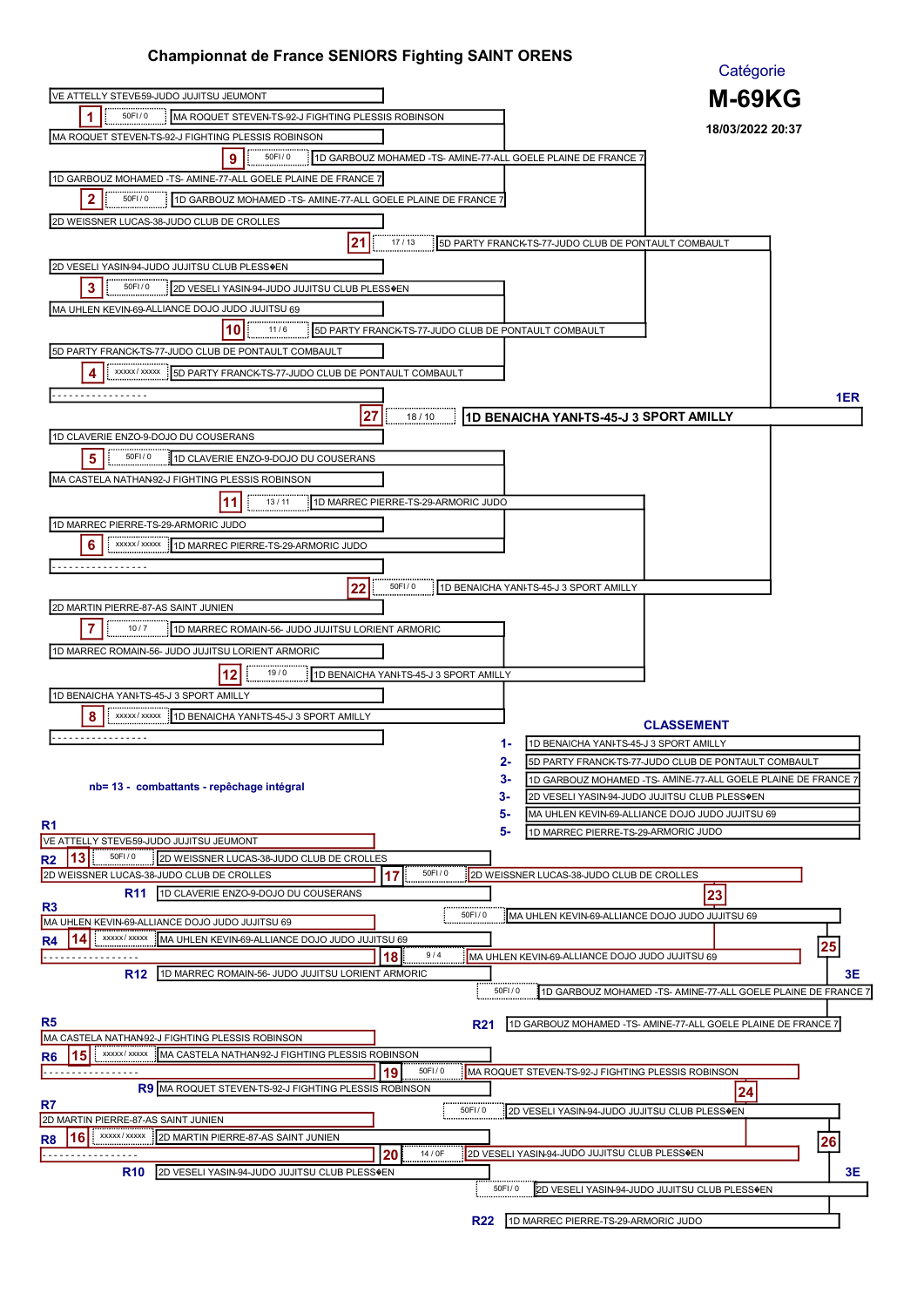|                                                                                                                                                   |        |         |            |          |                                                     | Catégorie                                                    |     |
|---------------------------------------------------------------------------------------------------------------------------------------------------|--------|---------|------------|----------|-----------------------------------------------------|--------------------------------------------------------------|-----|
| 2D RAZAFINDRALAMBO ROBIN-95-A.S. VAUREAL                                                                                                          |        |         |            |          |                                                     | <b>M-77KG</b>                                                |     |
| 13/9<br>1<br>2D RAZAFINDRALAMBO ROBIN-95-A.S. VAUREAL                                                                                             |        |         |            |          |                                                     |                                                              |     |
| 2D CONTINI MARTIN-70-JC VAL DE L OGNON                                                                                                            |        |         |            |          |                                                     | 18/03/2022 20:38                                             |     |
| 8/7<br>9<br>2D RAZAFINDRALAMBO ROBIN-95-A.S. VAUREAL                                                                                              |        |         |            |          |                                                     |                                                              |     |
| 1D COZELIN JULIEN-94-PEPINIERE SPORT BRY                                                                                                          |        |         |            |          |                                                     |                                                              |     |
| 2<br>50FI/0<br>1D ROCHE REMI-TS-7-ACADEMIE JJ GUILHERAND GRANGES                                                                                  |        |         |            |          |                                                     |                                                              |     |
|                                                                                                                                                   |        |         |            |          |                                                     |                                                              |     |
| 1D ROCHE REMI-TS-7-ACADEMIE JJ GUILHERAND GRANGES                                                                                                 |        |         |            |          |                                                     |                                                              |     |
| 21                                                                                                                                                | 50FI/0 |         |            |          | 4D KUNSA PERCY-TS-45-US.ORLEANS LOIRET JUDO JUJITSU |                                                              |     |
| 1D LETENEUR EMERIC-59-JC FERRIEROIS                                                                                                               |        |         |            |          |                                                     |                                                              |     |
| 3<br>14 / 0H<br>3D QUARESMA ARNALDO-TS-94-JUDO JUJITSU CLUB PLESSOEN                                                                              |        |         |            |          |                                                     |                                                              |     |
| 3D QUARESMA ARNALDO-TS-94-JUDO JUJITSU CLUB PLESSOEN                                                                                              |        |         |            |          |                                                     |                                                              |     |
| 10<br>14/6                                                                                                                                        |        |         |            |          | 4D KUNSA PERCY-TS-45-US.ORLEANS LOIRET JUDO JUJITSU |                                                              |     |
| 1D CAPRETTI MATISSE-14-J.C.FALAISIEN                                                                                                              |        |         |            |          |                                                     |                                                              |     |
| 12/3<br>4<br>4D KUNSA PERCY-TS-45-US.ORLEANS LOIRET JUDO JUJITSU                                                                                  |        |         |            |          |                                                     |                                                              |     |
| 4D KUNSA PERCY-TS-45-US.ORLEANS LOIRET JUDO JUJITSU                                                                                               |        |         |            |          |                                                     |                                                              | 1ER |
| 27                                                                                                                                                |        | 11/3    |            |          |                                                     | 4D KUNSA PERCY-TS-45-US.ORLEANS LOIRET JUDO JUJITSU          |     |
| 1D SEGUI ANTHONY-95-J.C.CORMEILLAIS                                                                                                               |        |         |            |          |                                                     |                                                              |     |
| 5<br>12/6<br>1D SEGUI ANTHONY-95-J.C.CORMEILLAIS                                                                                                  |        |         |            |          |                                                     |                                                              |     |
|                                                                                                                                                   |        |         |            |          |                                                     |                                                              |     |
| 3D VALDEVELL JEAN-CHRISTOPHE-31-STADE TOULOUSAIN ARTS MARTIA                                                                                      |        |         |            |          |                                                     |                                                              |     |
| 11<br>1D SEGUI ANTHONY-95-J.C.CORMEILLAIS<br>16/11                                                                                                |        |         |            |          |                                                     |                                                              |     |
| 3D LAIDET NATHAN-44-JC ST SEBASTIEN                                                                                                               |        |         |            |          |                                                     |                                                              |     |
| 6<br>50FI/0<br>1D FLEURMON OLIVIER-TS-93-ETOILE SP DE BLANC MESNIL JUDO                                                                           |        |         |            |          |                                                     |                                                              |     |
| 1D FLEURMON OLIVIER-TS-93-ETOILE SP DE BLANC MESNIL JUDO                                                                                          |        |         |            |          |                                                     |                                                              |     |
| 22                                                                                                                                                | 23/7   |         |            |          | 1D SEGUI ANTHONY-95-J.C.CORMEILLAIS                 |                                                              |     |
| 2D OUABEL MEHDI-59-JC FERRIEROIS                                                                                                                  |        |         |            |          |                                                     |                                                              |     |
| 7<br>50FI/0<br>4D RUYSSCHAERT NATHAN-TS-33-DOJO BEGLAIS                                                                                           |        |         |            |          |                                                     |                                                              |     |
| 4D RUYSSCHAERT NATHAN-TS-33-DOJO BEGLAIS                                                                                                          |        |         |            |          |                                                     |                                                              |     |
| 12<br>21/5<br>4D RUYSSCHAERT NATHAN-TS-33-DOJO BEGLAIS                                                                                            |        |         |            |          |                                                     |                                                              |     |
| 1D ANGOT MAXIME-14-J.C.FALAISIEN                                                                                                                  |        |         |            |          |                                                     |                                                              |     |
| 8<br>xxxxx/xxxxx<br>1D ANGOT MAXIME-14-J.C.FALAISIEN                                                                                              |        |         |            |          |                                                     |                                                              |     |
|                                                                                                                                                   |        |         |            |          |                                                     | <b>CLASSEMENT</b>                                            |     |
|                                                                                                                                                   |        |         |            | 1-       |                                                     | 4D KUNSA PERCY-TS-45-US.ORLEANS LOIRET JUDO JUJITSU          |     |
|                                                                                                                                                   |        |         |            | 2-       | 1D SEGUI ANTHONY-95-J.C.CORMEILLAIS                 |                                                              |     |
| nb= 15 - combattants - repêchage intégral                                                                                                         |        |         |            | 3-<br>3- | 4D RUYSSCHAERT NATHAN-TS-33-DOJO BEGLAIS            | 1D FLEURMON OLIVIER-TS-93-ETOILE SP DE BLANC MESNIL JUDO     |     |
|                                                                                                                                                   |        |         |            | 5-       | 2D RAZAFINDRALAMBO ROBIN-95-A.S. VAUREAL            |                                                              |     |
| R1                                                                                                                                                |        |         |            | 5-       | 2D OUABEL MEHDI-59-JC FERRIEROIS                    |                                                              |     |
| 2D CONTINI MARTIN-70-JC VAL DE L OGNON<br>50FI/0<br>13<br>2D CONTINI MARTIN-70-JC VAL DE L OGNON                                                  |        |         |            |          |                                                     |                                                              |     |
| R2<br>1D COZELIN JULIEN-94-PEPINIERE SPORT BRY                                                                                                    | 17     | 50FI/0  |            |          |                                                     | 1D FLEURMON OLIVIER-TS-93-ETOILE SP DE BLANC MESNIL JUDO     |     |
| 1D FLEURMON OLIVIER-TS-93-ETOILE SP DE BLANC MESNIL JUDO<br><b>R11</b>                                                                            |        |         |            |          |                                                     | 23                                                           |     |
| R <sub>3</sub>                                                                                                                                    |        |         | 50FI/0     |          |                                                     | 1D FLEURMON OLIVIER-TS-93-ETOILE SP DE BLANC MESNIL JUDO     |     |
| 1D LETENEUR EMERIC-59-JC FERRIEROIS                                                                                                               |        |         |            |          |                                                     |                                                              |     |
| 14 / 13<br>1D CAPRETTI MATISSE-14-J.C.FALAISIEN<br>R4<br>1D CAPRETTI MATISSE-14-J.C.FALAISIEN                                                     | 18     | 12/7    |            |          | 1D CAPRETTI MATISSE-14-J.C.FALAISIEN                |                                                              | 25  |
| 1D ANGOT MAXIME-14-J.C.FALAISIEN<br><b>R12</b>                                                                                                    |        |         |            |          |                                                     |                                                              | 3Е  |
|                                                                                                                                                   |        |         |            | 50FI/0   |                                                     | 1D FLEURMON OLIVIER-TS-93-ETOILE SP DE BLANC MESNIL JUDO     |     |
|                                                                                                                                                   |        |         |            |          |                                                     |                                                              |     |
| R5                                                                                                                                                |        |         | <b>R21</b> |          | 2D RAZAFINDRALAMBO ROBIN-95-A.S. VAUREAL            |                                                              |     |
| 3D VALDEVELL JEAN-CHRISTOPHE-31-STADE TOULOUSAIN ARTS MARTIA<br>18/10<br>3D VALDEVELL JEAN-CHRISTOPHE-31-STADE TOULOUSAIN ARTS MARTIA<br>R6<br>15 |        |         |            |          |                                                     |                                                              |     |
| 3D LAIDET NATHAN-44-JC ST SEBASTIEN                                                                                                               | 19     | 50FI/0  |            |          |                                                     | 3D VALDEVELL JEAN-CHRISTOPHE-31-STADE TOULOUSAIN ARTS MARTIA |     |
| R9 1D ROCHE REMI-TS-7-ACADEMIE JJ GUILHERAND GRANGES                                                                                              |        |         |            |          |                                                     | 24                                                           |     |
| R7                                                                                                                                                |        |         | 14 / 0H    |          | 2D OUABEL MEHDI-59-JC FERRIEROIS                    |                                                              |     |
| 2D OUABEL MEHDI-59-JC FERRIEROIS<br>XXXXX/ XXXXX                                                                                                  |        |         |            |          |                                                     |                                                              |     |
| 2D OUABEL MEHDI-59-JC FERRIEROIS<br>R8<br>16<br>.                                                                                                 | 20     | 14 / 0H |            |          | 2D OUABEL MEHDI-59-JC FERRIEROIS                    |                                                              | 26  |
| <b>R10</b><br>3D QUARESMA ARNALDO-TS-94-JUDO JUJITSU CLUB PLESSOEN                                                                                |        |         |            |          |                                                     |                                                              | 3Е  |
|                                                                                                                                                   |        |         |            | 13/3     |                                                     | 4D RUYSSCHAERT NATHAN-TS-33-DOJO BEGLAIS                     |     |
|                                                                                                                                                   |        |         |            |          |                                                     |                                                              |     |
|                                                                                                                                                   |        |         | <b>R22</b> |          | 4D RUYSSCHAERT NATHAN-TS-33-DOJO BEGLAIS            |                                                              |     |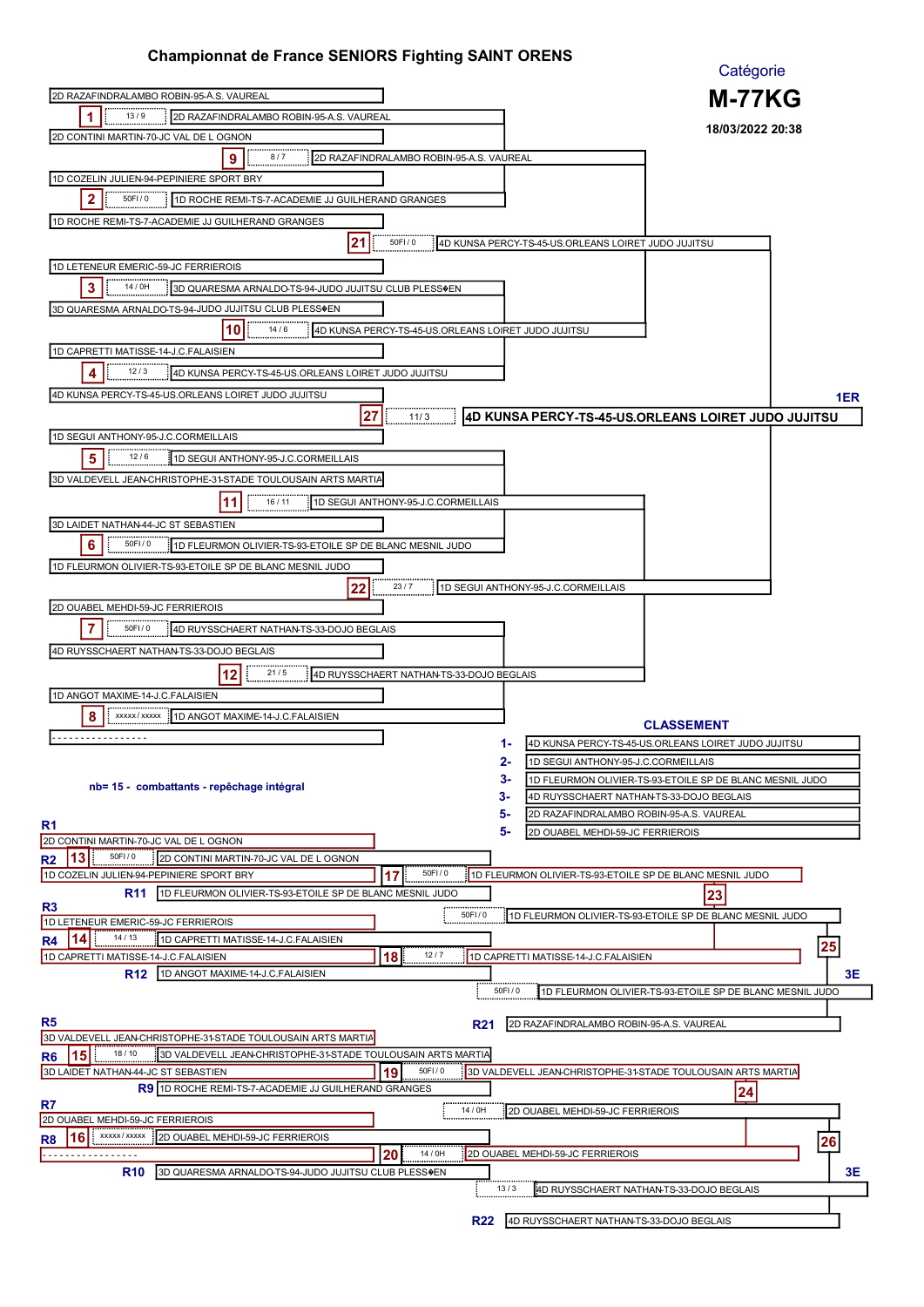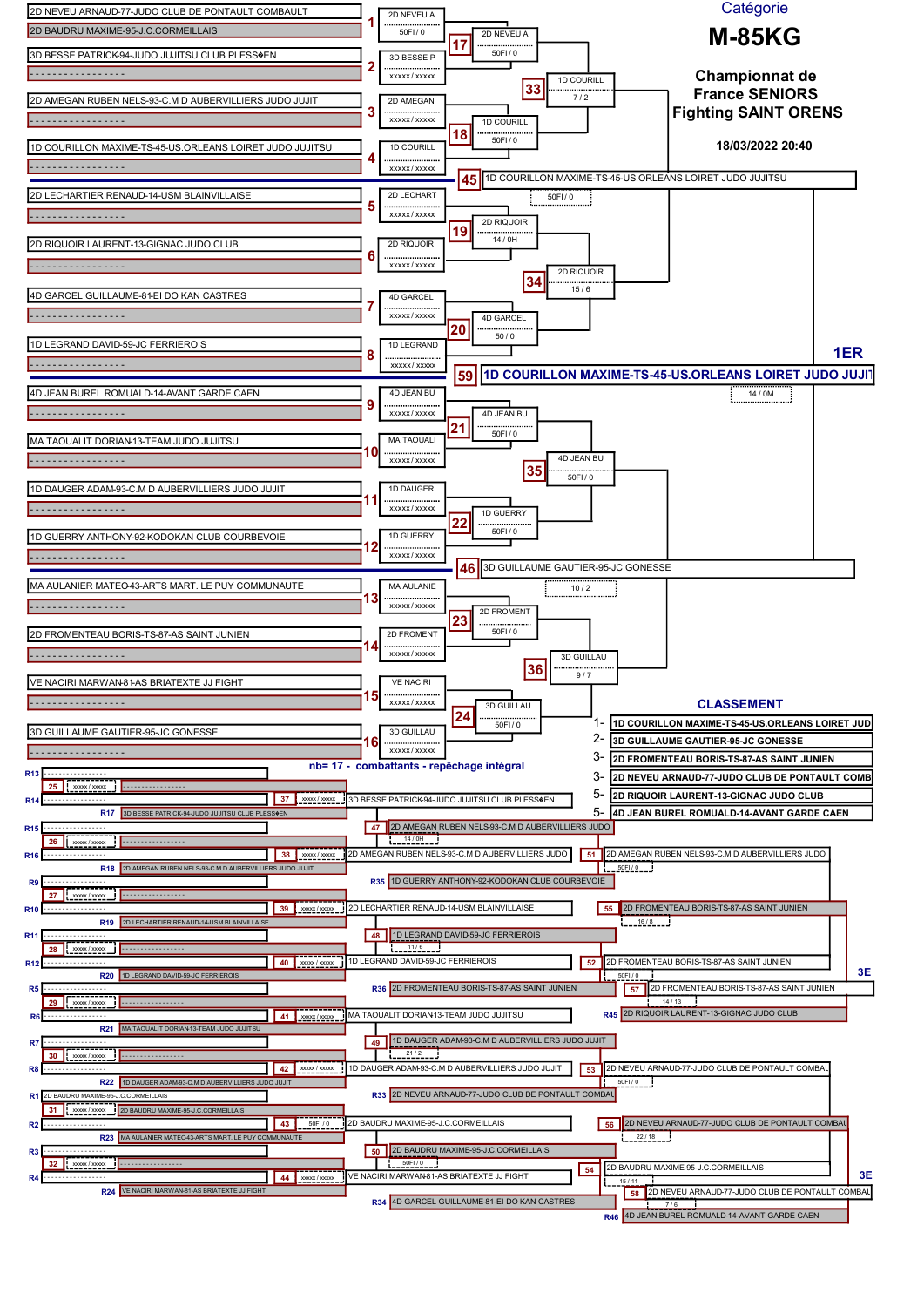|                                                                            |       |                                                    |         |                                                        | Catégorie                                              |     |
|----------------------------------------------------------------------------|-------|----------------------------------------------------|---------|--------------------------------------------------------|--------------------------------------------------------|-----|
| 1D GORECKI THOMAS-59-J.C.QUIEVRECHAIN                                      |       |                                                    |         |                                                        | <b>M-94KG</b>                                          |     |
| 50FI/0<br>1<br>1D GORECKI THOMAS-59-J.C.QUIEVRECHAIN                       |       |                                                    |         |                                                        |                                                        |     |
| 1D BELKIR NAJIM-13-TEAM JUDO JUJITSU                                       |       |                                                    |         |                                                        | 18/03/2022 20:41                                       |     |
| 50FI/0<br>9                                                                |       |                                                    |         | 1D BELPAUME STEVE-TS-77-JUDO CLUB DE PONTAULT COMBAULT |                                                        |     |
| 1D BELPAUME STEVE-TS-77-JUDO CLUB DE PONTAULT COMBAULT                     |       |                                                    |         |                                                        |                                                        |     |
| 2<br>1D BELPAUME STEVE-TS-77-JUDO CLUB DE PONTAULT COMBAULT<br>XXXXX/XXXXX |       |                                                    |         |                                                        |                                                        |     |
|                                                                            |       |                                                    |         |                                                        |                                                        |     |
|                                                                            |       |                                                    |         |                                                        |                                                        |     |
| 21                                                                         | 50/0  |                                                    |         | 2D KECHEROUD YASSINE-88- JC NEUCHATEAU CHATENOIS       |                                                        |     |
| VE ROUSSEAU GERALD-24-DOJO MONTCARETOIS                                    |       |                                                    |         |                                                        |                                                        |     |
| 3<br>50FI/0<br>2D KECHEROUD YASSINE-88- JC NEUCHATEAU CHATENOIS            |       |                                                    |         |                                                        |                                                        |     |
| 2D KECHEROUD YASSINE-88- JC NEUCHATEAU CHATENOIS                           |       |                                                    |         |                                                        |                                                        |     |
| 10<br>50FI/0                                                               |       | 2D KECHEROUD YASSINE-88- JC NEUCHATEAU CHATENOIS   |         |                                                        |                                                        |     |
| 1D CLEDAT FLORIAN-TS-87-AS SAINT JUNIEN                                    |       |                                                    |         |                                                        |                                                        |     |
| XXXXX/XXXXX<br>4<br>1D CLEDAT FLORIAN-TS-87-AS SAINT JUNIEN                |       |                                                    |         |                                                        |                                                        |     |
| --------------                                                             |       |                                                    |         |                                                        |                                                        | 1ER |
| 27                                                                         | 10/2  |                                                    |         | 2D PEREZ ALEXANDRE-TS-69-DOJO ANSHIN ARTS MARTIAUX     |                                                        |     |
| 1D LASFER NASSIM-95-BUDO CLUB CERGY                                        |       |                                                    |         |                                                        |                                                        |     |
| 5<br>22/4<br>VE KANCEL MIKE-93-RED STAR C.MONTREUIL                        |       |                                                    |         |                                                        |                                                        |     |
| VE KANCEL MIKE-93-RED STAR C.MONTREUIL                                     |       |                                                    |         |                                                        |                                                        |     |
| 11<br>12/7                                                                 |       | 2D PEREZ ALEXANDRE-TS-69-DOJO ANSHIN ARTS MARTIAUX |         |                                                        |                                                        |     |
|                                                                            |       |                                                    |         |                                                        |                                                        |     |
| 2D PEREZ ALEXANDRE-TS-69-DOJO ANSHIN ARTS MARTIAUX                         |       |                                                    |         |                                                        |                                                        |     |
| XXXXX/XXXXX<br>6<br>2D PEREZ ALEXANDRE-TS-69-DOJO ANSHIN ARTS MARTIAUX     |       |                                                    |         |                                                        |                                                        |     |
| ------------                                                               |       |                                                    |         |                                                        |                                                        |     |
| 22                                                                         | 15/13 |                                                    |         | 2D PEREZ ALEXANDRE-TS-69-DOJO ANSHIN ARTS MARTIAUX     |                                                        |     |
| 2D VINCENT GEOFFREY-16-ANGOULEME JUDO                                      |       |                                                    |         |                                                        |                                                        |     |
| XXXXX/XXXXX<br>2D VINCENT GEOFFREY-16-ANGOULEME JUDO                       |       |                                                    |         |                                                        |                                                        |     |
| ---------------                                                            |       |                                                    |         |                                                        |                                                        |     |
| 12<br>50FI/0                                                               |       | 2D VINCENT GEOFFREY-16-ANGOULEME JUDO              |         |                                                        |                                                        |     |
| 1D FORMICULA DAVID-TS-82-JC CASTELSARRASINOIS                              |       |                                                    |         |                                                        |                                                        |     |
| 8<br>1D FORMICULA DAVID-TS-82-JC CASTELSARRASINOIS<br>xxxxx/xxxxx          |       |                                                    |         |                                                        | <b>CLASSEMENT</b>                                      |     |
| .                                                                          |       |                                                    | 1-      | 2D PEREZ ALEXANDRE-TS-69-DOJO ANSHIN ARTS MARTIAUX     |                                                        |     |
|                                                                            |       |                                                    | 2-      | 2D KECHEROUD YASSINE-88- JC NEUCHATEAU CHATENOIS       |                                                        |     |
| nb= 11 - combattants - repêchage intégral                                  |       |                                                    | 3-      | VE KANCEL MIKE-93-RED STAR C.MONTREUIL                 |                                                        |     |
|                                                                            |       |                                                    | 3-      | 2D VINCENT GEOFFREY-16-ANGOULEME JUDO                  |                                                        |     |
| R1                                                                         |       |                                                    | 5-      |                                                        | 1D BELPAUME STEVE-TS-77-JUDO CLUB DE PONTAULT COMBAULT |     |
| 1D BELKIR NAJIM-13-TEAM JUDO JUJITSU                                       |       |                                                    | 5-      | 1D GORECKI THOMAS-59-J.C.QUIEVRECHAIN                  |                                                        |     |
| XXXXX/ XXXXX<br>13<br>1D BELKIR NAJIM-13-TEAM JUDO JUJITSU<br>R2           |       |                                                    |         |                                                        |                                                        |     |
| . <u>.</u>                                                                 | 17    | 50/0                                               |         | VE KANCEL MIKE-93-RED STAR C.MONTREUIL                 |                                                        |     |
| VE KANCEL MIKE-93-RED STAR C.MONTREUIL<br><b>R11</b><br>R <sub>3</sub>     |       |                                                    |         |                                                        | 23                                                     |     |
| VE ROUSSEAU GERALD-24-DOJO MONTCARETOIS                                    |       | 14 / 0M<br>                                        |         | VE KANCEL MIKE-93-RED STAR C.MONTREUIL                 |                                                        |     |
| xxxxx/xxxxx<br>VE ROUSSEAU GERALD-24-DOJO MONTCARETOIS<br>R <sub>4</sub>   |       |                                                    |         |                                                        |                                                        | 25  |
| .                                                                          | 18    | 14 / 0H                                            |         | 1D FORMICULA DAVID-TS-82-JC CASTELSARRASINOIS          |                                                        |     |
| 1D FORMICULA DAVID-TS-82-JC CASTELSARRASINOIS<br><b>R12</b>                |       |                                                    |         |                                                        |                                                        | 3Е  |
|                                                                            |       |                                                    | 18 / 14 | VE KANCEL MIKE-93-RED STAR C.MONTREUIL                 |                                                        |     |
| R5                                                                         |       | <b>R21</b>                                         |         | 1D BELPAUME STEVE-TS-77-JUDO CLUB DE PONTAULT COMBAULT |                                                        |     |
| 1D LASFER NASSIM-95-BUDO CLUB CERGY                                        |       |                                                    |         |                                                        |                                                        |     |
| xxxxx/ xxxx   1D LASFER NASSIM-95-BUDO CLUB CERGY<br>R6<br>15              |       |                                                    |         |                                                        |                                                        |     |
| .                                                                          | 19    | 22/6                                               |         | 1D GORECKI THOMAS-59-J.C.QUIEVRECHAIN                  |                                                        |     |
| R9 1D GORECKI THOMAS-59-J.C.QUIEVRECHAIN<br>R7                             |       |                                                    |         |                                                        | 24                                                     |     |
|                                                                            |       | 50FI/0                                             |         | 1D GORECKI THOMAS-59-J.C.QUIEVRECHAIN                  |                                                        |     |
| XXXXX/XXXXX<br>16<br>.<br>R8                                               |       |                                                    |         |                                                        |                                                        | 26  |
| .                                                                          | 20    | xxxxx/xxxxx                                        |         | 1D CLEDAT FLORIAN-TS-87-AS SAINT JUNIEN                |                                                        |     |
| <b>R10</b><br>1D CLEDAT FLORIAN-TS-87-AS SAINT JUNIEN                      |       |                                                    |         |                                                        |                                                        | 3Е  |
|                                                                            |       |                                                    | 50FI/0  | 2D VINCENT GEOFFREY-16-ANGOULEME JUDO                  |                                                        |     |
|                                                                            |       | <b>R22</b>                                         |         | 2D VINCENT GEOFFREY-16-ANGOULEME JUDO                  |                                                        |     |